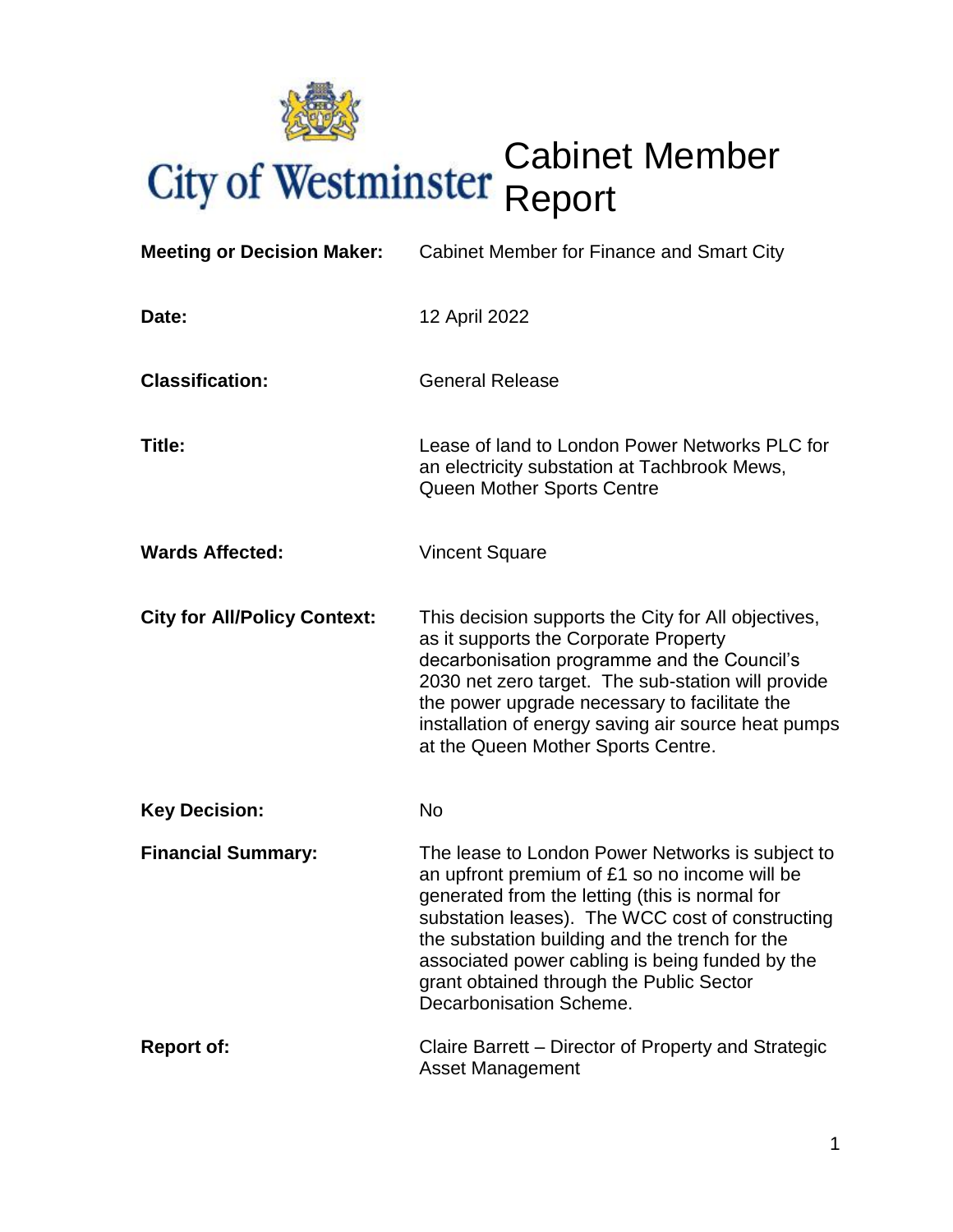# **1. Executive Summary**

1.1 This Cabinet Member Report relates to a proposal to lease a plot of WCC land of circa 15m2 adjacent to the Queen Mother Sports Centre to London Power Networks for the construction of an electricity substation. The substation will provide the additional power capacity required to support the new heat pumps that are being installed on an adjacent site under the WCC Carbon Management Programme (Re:fit).

#### **2. Recommendation**

2.1 Officers recommend that the grant of the lease to London Power Networks PLC is approved on the following key terms:

Tenant – London Power Networks PLC Lease Term – 99 years (outside the Act) Upfront premium - £1 Rent – Nil

Lift and shift/break clause – The lease will permit WCC to relocate of decommission the sub-station at any time during the term of the lease, subject to covering the tenant's reasonable costs for the move of the electrical equipment.

#### **3. Reason for the decision**

3.1 Under the WCC Constitution Cabinet Member approval is required to enter into a lease of more than 25 years (the proposed lease term in this case is 99 years).

# **4. Background**

4.1 Corporate Property are undertaking a Carbon Management Programme to decarbonise the WCC operational property estate using £13m of funding secured through the Public Sector Decarbonisation Scheme. Queen Mother Sports Centre is one of the buildings that has been included in the programme and a suite of energy conservation measures is currently being implemented. Both pipework insulation and LED lighting works have already been completed, with solar PV and air source heat pump projects to be completed by the end of June 2022. The installation of the heat pumps necessitates an upgrade to the current power capacity of the site. Part of the works therefore includes the installation of a new electricity substation in the Tachbrook Mews service area by London Power Networks.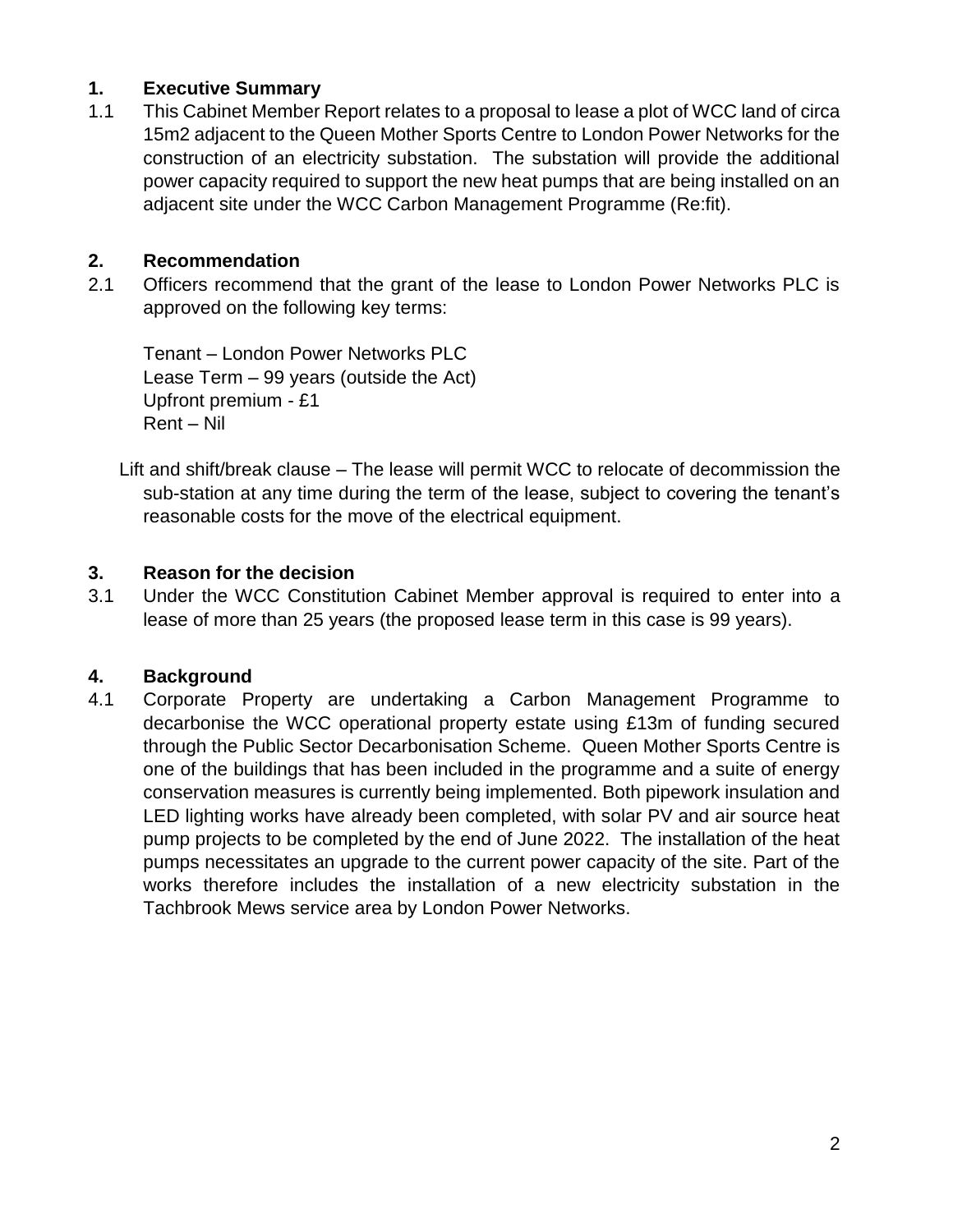

- 4.2 The plan above shows the proposed location of the substation at the north end of Tachbrook Mews. To facilitate the agreement between WCC and London Power Networks PLC, WCC are required to enter into a standard form of substation lease with the network provider. This is a 99 year lease at nil rent with various protections for WCC in the event that they wish to relocate the substation at a future date or decommission it completely for redevelopment or other purposes.
- 4.3 A Red Book Valuation has been obtained which confirms that the valuation for site is £1000.00 due to the size of the space and location. Such land is currently not used for any operational function of the Council and any proposed use of the land is limited and is therefore identified as surplus land.

# **5. Financial Implications**

5.1 The lease to London Power Networks is subject to an upfront premium of £1 so no income will be generated from the letting (this is normal for substation leases). This therefore has no financial impact on the Council.

# **6. Legal Implications**

- 6.1 Local authorities are given powers under the Local Government Act 1972 to dispose of land in any manner they wish, including sale of their freehold interest, granting a lease or assigning any unexpired term on a lease, and the granting of easements. The only constraint is that a disposal must be for the best consideration reasonably obtainable (except in the case of short tenancies), unless the Secretary of State consents to the disposal (section 123, LGA 1972). A general consent provided by the Secretary of State however states that land can be disposed of at an undervalue where the difference between the undervalue and the unrestricted value is not more than £2 million pounds.
- 6.2 From paragraph 4.3 of the report we note the land is surplus land and is not required for any operational use. The granting of the lease at an undervalue is within the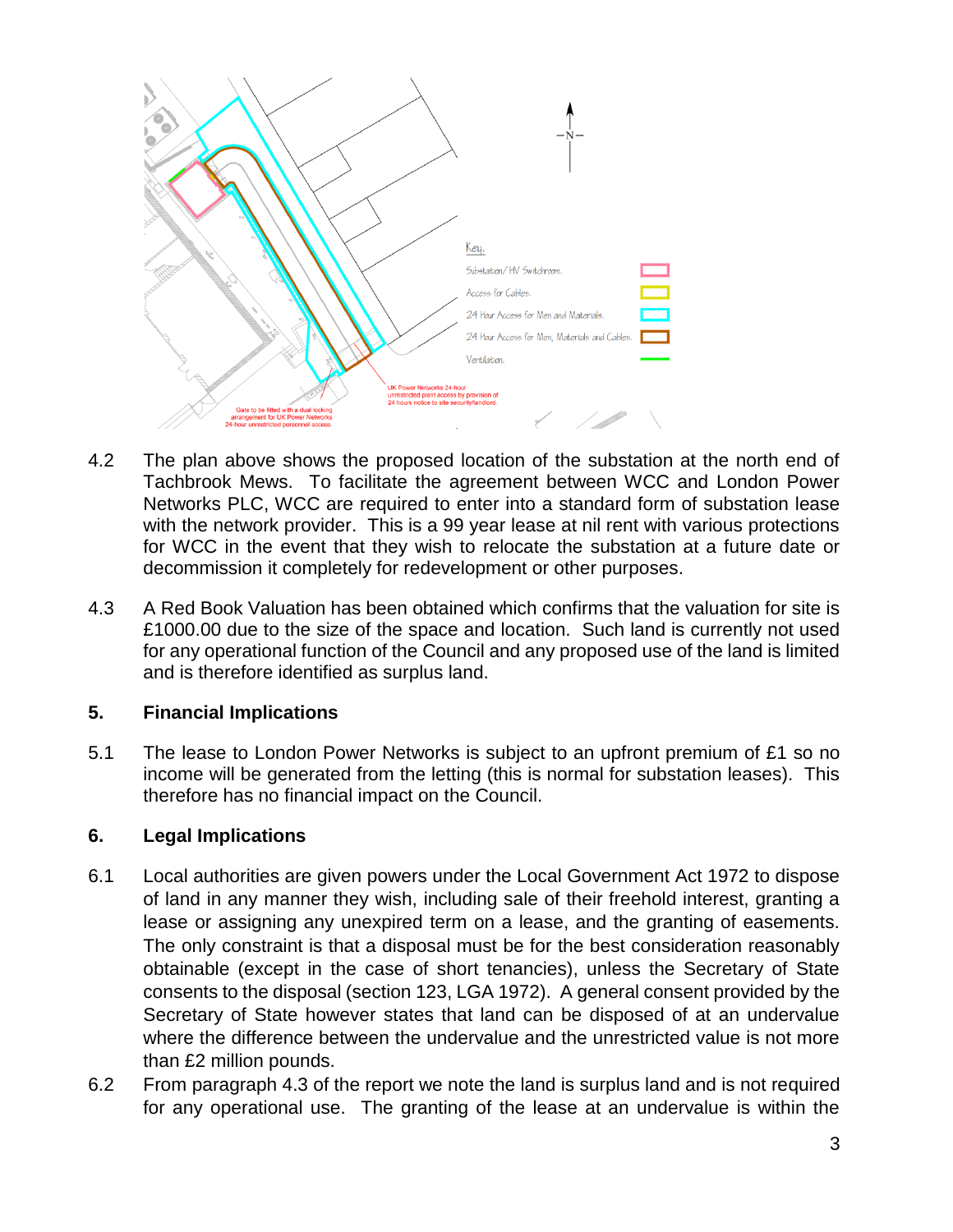£2million pound difference and therefore meets the general consent of disposing at an undervalue. The granting of a long lease is necessary for the provision of power supply to the site and is an essential part of the Carbon Management Programme. There is no other suitable use for this part of the site that would prevent the proposed option to be the most favourable.

6.3 Under the Landlord and Tenant Act 1954 the Tenant is obliged to offer a new lease on similar terms except in certain circumstances, This lease is to be excluded from the Landlord and Tenant Act 1954 which means that the Council will not be obliged at the expiry of the term to offer a new lease.

# **7. Carbon Impact**

7.1 The lease of the substation site is necessary to provide the power capacity to operate the new heat pumps that will deliver the projected emissions savings identified under the Carbon Management Programme.

#### **8. Consultation**

8.1 A briefing note explaining the reasons to grant the lease was circulated to Ward Councillors on 4 April 2022.

# **If you have any queries about this Report or wish to inspect any of the Background Papers, please contact:**

Rupert Grass, [rgrass@westminster.gov.uk](mailto:rgrass@westminster.gov.uk)

# **APPENDICES**

None

#### **BACKGROUND PAPERS**

None

*NB: For individual Cabinet Member reports only*

For completion by the **Cabinet Member** for Finance and Smart City

#### **Declaration of Interest**

I have no interest to declare in respect of this report

| Signed:  |  | Date: 12 April 2022 |  |
|----------|--|---------------------|--|
|          |  |                     |  |
| $\cdots$ |  |                     |  |

NAME: Councillor Paul Swaddle

State nature of interest if any:

(*N.B: If you have an interest, you should seek advice as to whether it is appropriate to make a decision in relation to this matter*)